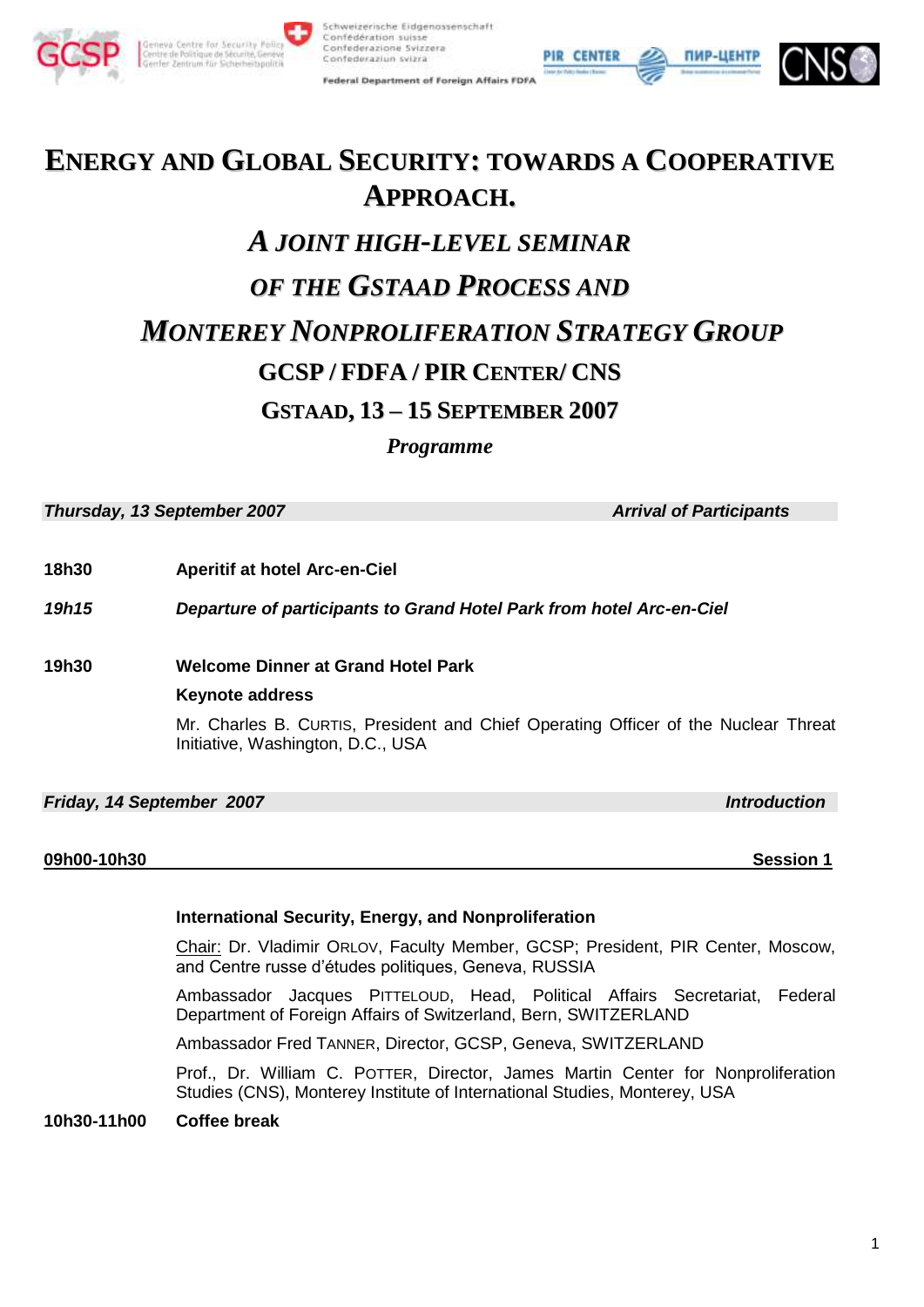

Schweizerische Eidgenossenschaft Confédération suisse Confederazione Svizzera Confederazion svizra

Federal Department of Foreign Affairs FDFA



# **Renaissance of Nuclear Energy. What It Means for Global Economics, Security**

## **and Nonproliferation**

Chair: Ambassador Nobuyasu ABE, Ambassador Extraordinary and Plenipotentiary of Japan to Switzerland, Bern, JAPAN

ĺ

PIR CENTER

Ambassador Paul MEYER, Former Permanent Representative, Permanent Mission of Canada, Geneva, CANADA

Mr. DB Venkatesh VARMA, Counsellor, Permanent Mission of India to the Conference on Disarmament, Geneva, INDIA

Mr. Giacomo LUCIANI, Director, The Gulf Institute, Geneva, SWITZERLAND

Mr. Sergey RUCHKIN, Visiting Research Officer, World Nuclear Association, London, RUSSIA

**12h30-14h00** *Buffet Lunch*

# **Panel discussions** \_\_\_\_\_\_\_\_\_\_\_\_\_

## **Panel 1**

**14h00-17h30 (with a coffee break)**

**Multilateral Approaches to Nonproliferation Implications of the Nuclear Fuel Cycle (***Organized under the supervision of the Monterey Nonproliferation Strategy Group***)**

Chair: Prof., Dr. William C. POTTER, Director, James Martin Center for Nonproliferation

Studies (CNS), Monterey Institute of International Studies, Monterey, USA

Prof., Dr. Lawrence SCHEINMAN: Multilateral Approaches to the Nuclear Fuel Cycle: Lessons from the Past

Ms. Elena SOKOVA: The International Uranium Enrichment Center in Angarsk: Opportunities and Limitations

Prof., Dr. John SIMPSON: Multilateral Approaches to the Nuclear Fuel Cycle: Maintaining the balance

Ms. Rose GOTTEMOELLER: Potential US-Russia Cooperation in Promoting Multilateral Fuel Cycle Approaches

# **Panel 2**

**14h00-15h30 European Security and Natural Gas Supplies** *( Organized under the supervision of GCSP and PIR Center)*

> Chair/Speaker: Prof. Catherine KELLEHER, College Park Professor, University of Maryland and Senior Fellow, Watson Institute, Brown University, Providence, USA

Dr. Macha LEVINSON, Former Director and Senior Adviser for Europe, World Economic Forum, Geneva, USA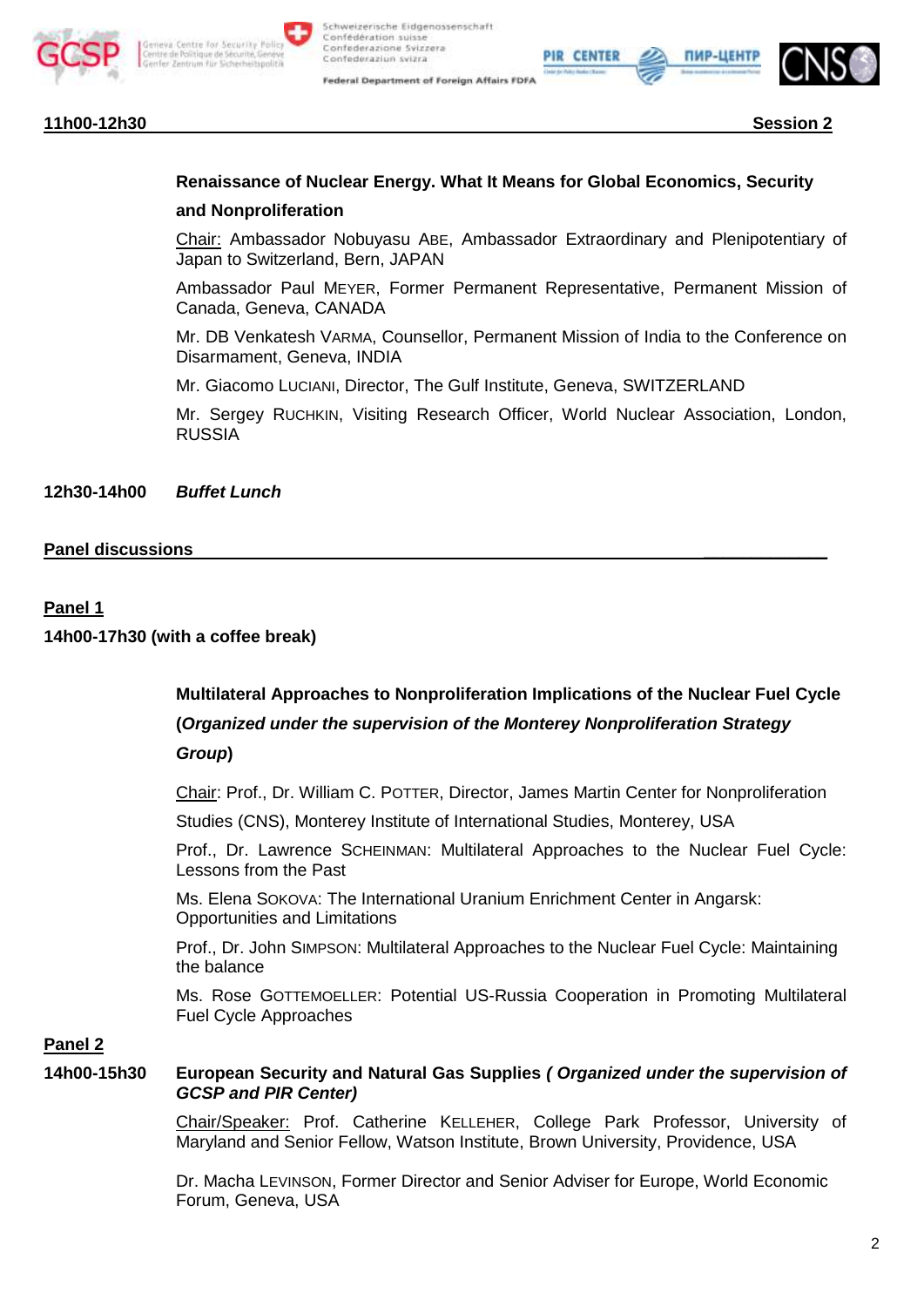

Schweizerische Eidgenossenschaft

Confédération suisse

Confederaziun svizra

Confederazione Svizzera



ПИР-ЦЕН'

Mr. John GAULT, President, John Gault SA, Associate Faculty Member GCSP, Geneva, SWITZERLAND

Mr. Pavel BAEV, Research Professor, International Peace Research Institute, Oslo, NORWAY/RUSSIA

Amb. Matti ANTTONEN, Energy Coordinator, Finnish Ministry of Foreign Affairs, Helsinki, FINLAND

ĺ

PIR CENTER

**15h30-16h00 Coffee break**

## **Panel 3**

## **16h00-17h30 Geopolitics of Oil** *(Organized under the supervision of GCSP and PIR Center)*

Chair: Dr. Evgeny SATANOVSKY, President of the Institute for Middle East Studies, Moscow, RUSSIA

Mr. Shawn MCCORMICK, Vice President - External Affairs at TNK-BP Russia, Moscow, USA

Mr. Nikita PERFILYEV, Research Fellow, PIR Center, Moscow, RUSSIA

*18h30 Departure of participants to Wispile Restaurant (1911 m. above sea level) from their hotels* 

## **19h15 Round table discussion "Looking into 2008: Russia's Foreign Policy and the Presidential Elections. What Changes to be Expected (if any)?". Followed by Informal Dinner** *(Organized under the supervision of Centre russe d'études politiques, Genève)*

Moderator: Mr. Konstantin P. EGGERT, Editor-in-Chief, Moscow Bureau, BBC Russian Service, Security Index journal Editorial Board Member, Moscow, RUSSIA

Dr. Dmitry EVSTAFIEV, Deputy general director, National Laboratory for Foreign Policy; Security Index journal Editorial Board Member, Moscow, RUSSIA

Dr. Evgeny SATANOVSKY, President of the Institute for Middle East Studies, Moscow, RUSSIA

*Saturday, 15 September 2007*

#### **10h00-12h00** \_\_\_\_\_ **Session 3**

## **Energy and Global Security: Are Cooperative Approaches at All Possible?**

Chair: Ambassador Jacques PITTELOUD, Head, Political Affairs Secretariat, Federal Department of Foreign Affairs of Switzerland, Bern, SWITZERLAND

Ms. Laura HOLGATE, Vice President for Russia/NIS Programs, Nuclear Threat Initiative (NTI), Washington, D.C., USA

Mr. Anton KHLOPKOV, Executive Director, PIR Center, Moscow, RUSSIA

Mr. Tariq RAUF, Head, Verifications and Security Policy Coordination, Office of External Relations and Policy Coordination, IAEA, Vienna, IAEA